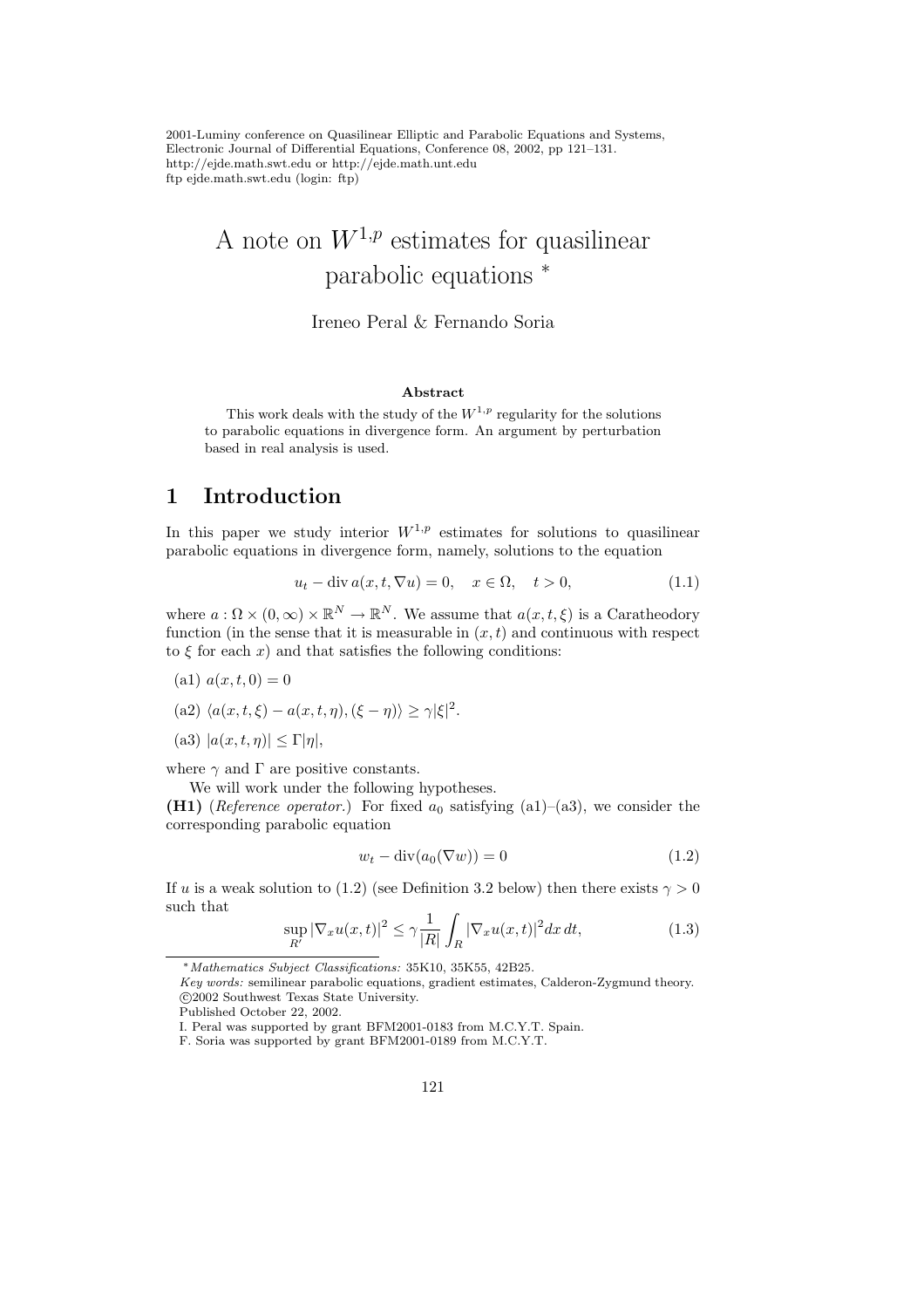for all parabolic rectangles

$$
R = \{(x, t) : |x_i - x_i^0| < \rho, \ i = 1, \dots N, \ t_0 - \rho^2 < t < t_0\} \subset \Omega,
$$

where

$$
R' = \{(x,t): |x_i - x_i^0| < \frac{\rho}{2}, \ i = 1, \dots N, \ t_0 - \left(\frac{\rho}{2}\right)^2 < t < t_0\}.
$$

(H2) (Approximation property.) The vector field  $a(x, t, \xi)$  is close to  $a_0(\xi)$  in the following sense:

$$
|a(x, t, \xi) - a_0(\xi)| \le \epsilon |\xi|,
$$
\n(1.4)

uniformly in  $x$  and  $t$ .

The simplest example for  $a_0(\xi)$  is just  $a_0(\xi) = \xi$ , which corresponds to the heat equation. A classical example for a is  $a(x, t, \xi) = A(x, t)\xi$  with  $A(x, t)$  a bounded  $N \times N$  matrix such that

$$
||A(x,t) - I_{N \times N}||_{\infty} \le \epsilon.
$$

Even in the linear case, the results presented here seem to be new. We also point out that more general situations can be considered by the method that we develop. For simplicity, we restrict ourselves to the *quadratic growth* case. With these hypotheses we will be able to show some sort of parabolic Meyers type inequalities. More precisely we have the following main result.

**Theorem 1.1** Let a be a vector field satisfying  $(a1)$ – $(a3)$ . Assume that  $(H1)$ holds. Given  $p > 2$  there exists  $\epsilon_0 > 0$  such that if for some  $0 < \epsilon < \epsilon_0$  (H2) holds, then any weak solution to

$$
u_t - \operatorname{div}(a(x, t, \nabla_x u)) = 0,
$$

satisfies that  $|\nabla_x u| \in L^q_{loc}$ ,  $2 < q < p$ .

The idea is to estimate the level sets of  $\nabla_x u$  and obtain the required growth of their measure to have the integrability property. To do that, we will use a form of the Calderón-Zygmund covering result. For the elliptic case see [1].

#### 2 Preliminary results

In this section we present some tools that will be used along the paper. First of all we will prove the corresponding  $Calder\'on-Zygmund$  covering result and explain the properties of the maximal operator which naturally arises in the parabolic setting under study. To be systematic we will give a general Covering Lemma that includes the particular case that we will need.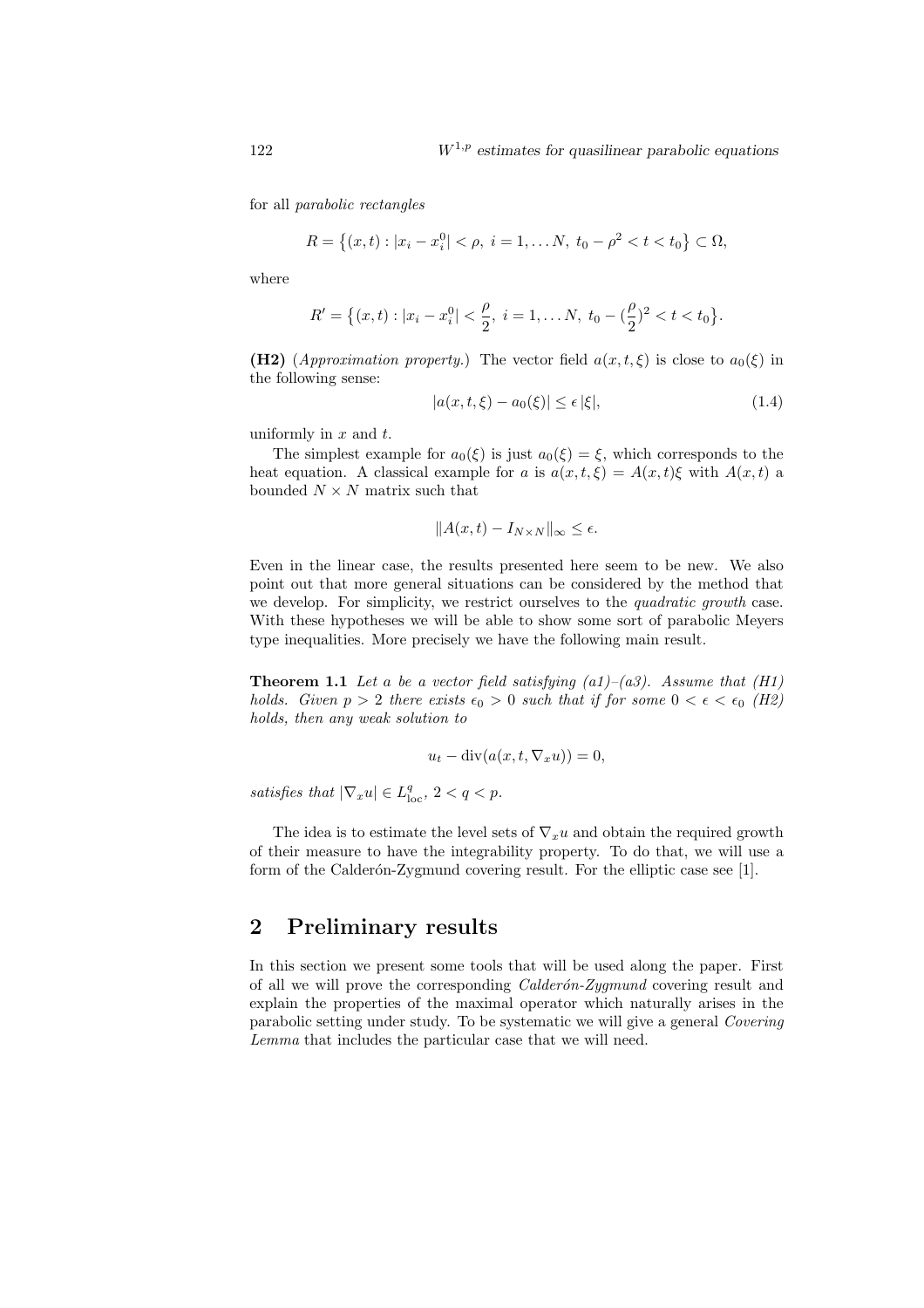#### The rectangle collection

For every  $k \in \mathbb{Z}$ , let  $\mathcal{B}_k$  denote a collection of rectangles satisfying the following properties:

- i) All the rectangles of  $\mathcal{B}_k$  have the same side lengths.
- ii) Any two distinct rectangles of  $\mathcal{B}_k$  have disjoints interiors.
- $iii) \bigcup \{ R \in \mathcal{B}_k \} = \mathbb{R}^N$
- iv) If  $R \in \mathcal{B}_k$  then  $R = \bigcup \{ R' \in \mathcal{B}_{k-1} | R' \subset R \}$
- v) If  $\delta_k$  denotes the length of the diagonal of any  $R \in \mathcal{B}_k$  then  $\delta_k \geq 2\delta_{k+1}$

Observe that given  $R \in \mathcal{B}_k$  there exists a unique rectangle in  $\mathcal{B}_{k-1}$ , its predecessor which we denote by  $R^*$  so that  $R \subset R^*$ .

With these properties in hand we have the following observations.

**Lemma 2.1** Fix  $R_0 \in \mathcal{B}_{k_0}$  and  $0 < \delta < 1$ . Assume that  $A \subset R_0$  and that  $0 < |A| < \delta |R_0|$ . Then, there exists a sequence  $\{R_d\} \subset \bigcup_{i=1}^{\infty}$  $B_k$  such that:

 $k=$ k<sub>0</sub>

- 1.  $|A \setminus \bigcup$  $\bigcup_{d} R_d | = 0,$
- 2.  $|A \bigcap R_d| \geq \delta |R_d|$ ,
- 3. If  $R_d \subset R$  for some  $R \in \bigcup^{\infty}$  $k=$  $k_0$  $\mathcal{B}_k$ , with  $R \subset R_0$ , then  $|A \bigcap R| \leq \delta |R|$  (in particular  $|A \bigcap R^*| \leq \delta |R^*|$ .

Proof. The proof goes via the usual stopping-time argument. Observe that  $R_0$  does not satisfies 2) by hypothesis. We select all the rectangles in  $\mathcal{B}_{k_0+1}$  for which 2) holds.

If  $R' \subset R_0, R' \in \mathcal{B}_{k_0+1}$  has not been selected we consider the partition of R' by rectangles of  $\mathcal{B}_{k_0+2}$  and we take those satisfying 2).

In this way and by induction, we obtain a maximal sequence  ${R_d}$  satisfying 2) and 3). We call  $\mathcal{B}_A = \bigcup R_d$ .

To see why  $\{R_d\}$  satisfies 1) too, we observe that if  $x \in R_0 \setminus \bigcup \{ \partial R : R \in \mathcal{B}_A \}$ then there exists a unique sequence  ${R_k(x)}$  so that

$$
x \in R_k(x) \in \mathcal{B}_k, \ \forall k \geq k_0.
$$

Moreover, since diam  $R_k(x) = \delta_k \downarrow 0$  as  $k \uparrow \infty$ , we obtain that from the Lebesgue differentiation theorem,

$$
\lim_{k \to \infty} \frac{|A \bigcap R_k(x)|}{|R_k(x)|} = 1, \quad a.e. \, x \in A.
$$

In particular this says that  $A \subset \bigcup R_d$  a.e. and, therefore, 1) holds.  $\square$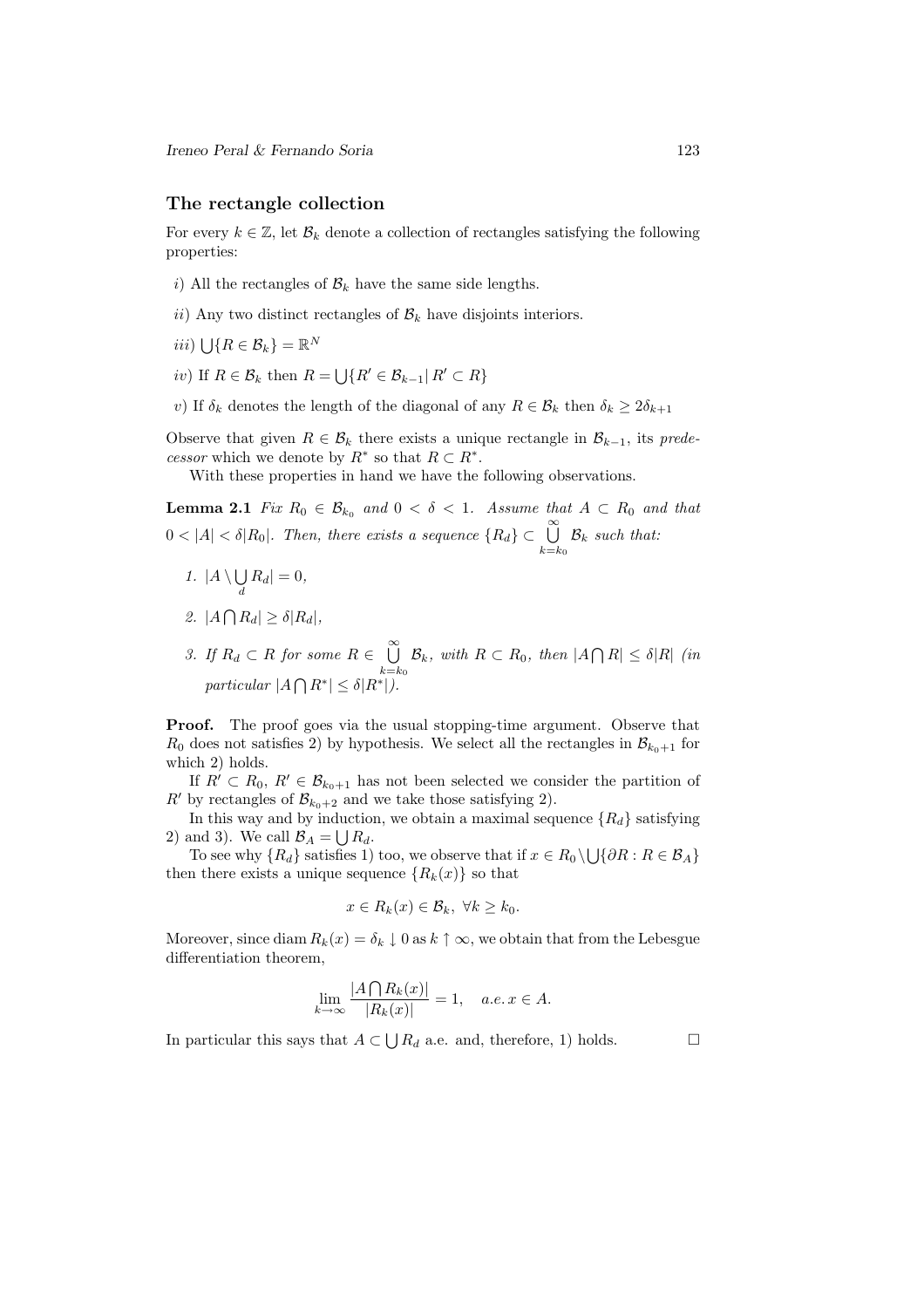Observe that the sequence  ${R_d}$  in Lemma 2.1, is given by maximal rectangles in  $R_0$  for which property 2) holds. We will call this sequence the *Calderón*-Zygmund covering of A. Note that given a rectangle  $R_k$  in a Calderón-Zygmund covering of the set A, there exists a nested finite family of parabolic rectangles

$$
\tilde{R}_k^1 \supset \tilde{R}_k^2 \supset \cdots \supset \tilde{R}_k^{r(k)} \supset R_k,
$$

for which

$$
|\tilde{R}_k^l \cap A| \le \delta |\tilde{R}_k^l|.
$$

We say that  $\tilde{R}_k^{r(k)}$  $\binom{n(k)}{k}$  is the *predecessor* of  $R_k$  and for simplicity of notation we will write  $\tilde{R}_k^{r(k)} \equiv \bar{R}_k$ .

We give some applications of Lemma 2.1 that are relevant for this work.

Lemma 2.2 The maximal operator

$$
\mathcal{M}f(x) = \sup_{x \in R \in \bigcup \mathcal{B}_k} \frac{1}{|R|} \int_R |f|
$$

is of weak type  $(1, 1)$ .

The proof uses the Vitali covering lemma and the observation that if  $R, R' \in$  $\mathcal{B} = \bigcup \mathcal{B}_k$  and with their interiors with nonempty intersection, then either  $R \subset R'$  or  $R' \subset R$ .

**Lemma 2.3** Fix  $R_0 \in \mathcal{B}$  and  $0 < \delta < 1$ . Given  $A \subset B \subset R_0$  with the properties,

- a)  $|A| < \delta |R_0|$ ,
- b) If  $R_d$  is a rectangle in the Calderón-Zygmund decomposition of A (with respect to  $R_0$  and  $\delta$ ), then  $R_d^* \subset B$ ,

we conclude that  $|A| \leq \delta |B|$ 

**Proof.** Consider the sequence  $\{R_d^*\}$  of predecessors of the C-Z covering of A with respect to  $R_0$  and  $\delta$ . Select a subsequence  $\{R_{d_l}^*\}$  with disjoint interiors so that

$$
\bigcup R_{d_l}^* = \bigcup R_d^*,
$$

(a maximal subsequence). Then,

$$
|A| = \sum_{l} |A \bigcap R^*_{d_l}| \le \delta \sum_{l} |R^*_{d_l}| = \delta |\bigcup R^*_{d_l}| \le \delta |B|.
$$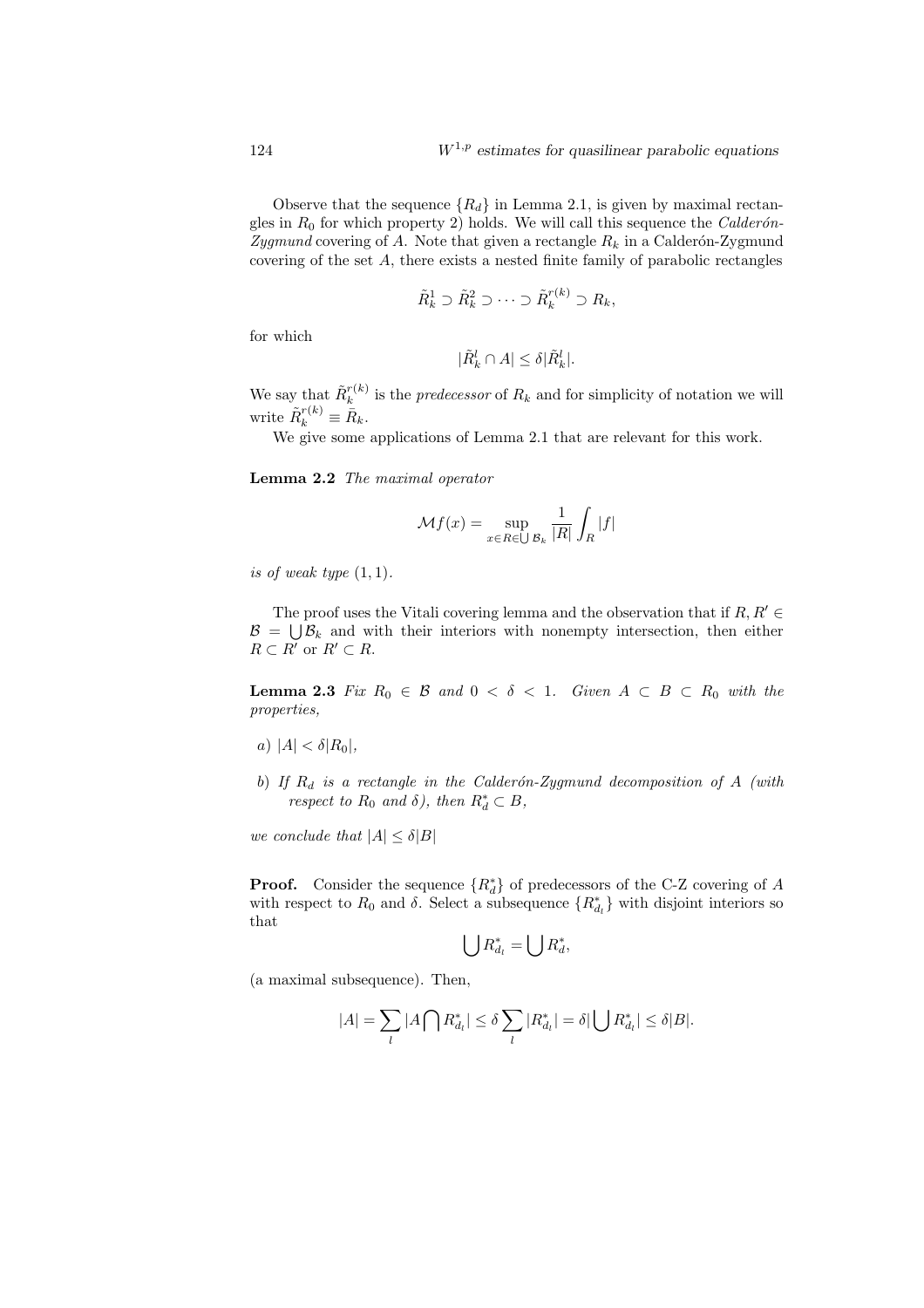### 3 Approximations Results

Denote the open unit cube in  $\mathbb{R}^{N+1}$  by  $Q_0 = \{(x,t) \in \mathbb{R}^{N+1} | |x_i| < 1, i =$ 1, 2, ..., N, |t| < 1} and call  $Q_0^+ = Q_0 \cap \{t > 0\}$  and  $Q_0^- = Q_0 \cap \{t < 0\}$ . A parabolic rectangle  $R$  is then the image of  $Q_0$  through any transformation in  $\mathbb{R}^{N+1}$  of the form

$$
\phi_{\alpha}(x,t) = (x_0 + \alpha x, t_0 + \alpha^2 t), \quad \alpha > 0, \quad (x_0, t_0) \in \mathbb{R}^{N+1}.
$$

Let us consider the following dyadic subdivision: Given a parabolic rectangle  $R$ 

- i) Divide into 2 equal parts each spatial side.
- $ii)$  Divide into  $2<sup>2</sup>$  equal parts the temporal side.

We call this procedure a *parabolic subdivision*. It is obvious that with this procedure we obtain  $2^{N+2}$  new parabolic subrectangles. Associated to this subdivision we have the corresponding Calderón-Zygmund decomposition as in the previous section.

Before we continue, some notation is in order. Given a parabolic rectangle

$$
R = \{(x, t) : |x_i - x_i^0| < \rho, \, i = 1, \dots N, \, t_0 - \rho^2 < t < t_0\}
$$

we define the parabolic boundary of  $R$  as

$$
\partial_p R = \{(x, t) : |x_i - x_i^0| \le \rho, \, t_0 - \rho^2 = t\} \cup \{(x, t) : |x_i - x_i^0| = \rho, \, t_0 - \rho^2 < t < t_0\}.
$$

Example 3.1 In the case of the heat equation (the simplest model) we have the following result by Moser [4]. Let w be a measurable function in  $Q_0$  such that

- (i)  $w(x, y) \geq 0$
- (ii)  $w_t, \nabla_x w, w \in L^2(Q_0)$
- (iii)  $w_t \Delta w \leq 0$  in  $\mathcal{D}'(Q_0)$ .

We call such  $w$  a *positive subsolution* of the heat equation.

According to the classical results by Moser in [4] we have that there exists a positive constant  $\gamma$  such that if w is a positive subsolution to the heat equation then

$$
\sup_{R'} w^2(x,t) \le \gamma \frac{1}{|R|} \int_R w^2(x,t) dx dt,
$$
\n(3.1)

where

$$
R = \{(x, t) : |x_i - x_i^0| < \rho, \, i = 1, \dots N, \, t_0 - \rho^2 < t < t_0\}
$$

and  $R' = \phi_{1/2}(R)$ , that is,

$$
R' = \left\{ (x, t) : |x_i - x_i^0| < \frac{\rho}{2}, \, i = 1, \dots N, \, t_0 - \left(\frac{\rho}{2}\right)^2 < t < t_0 \right\}.
$$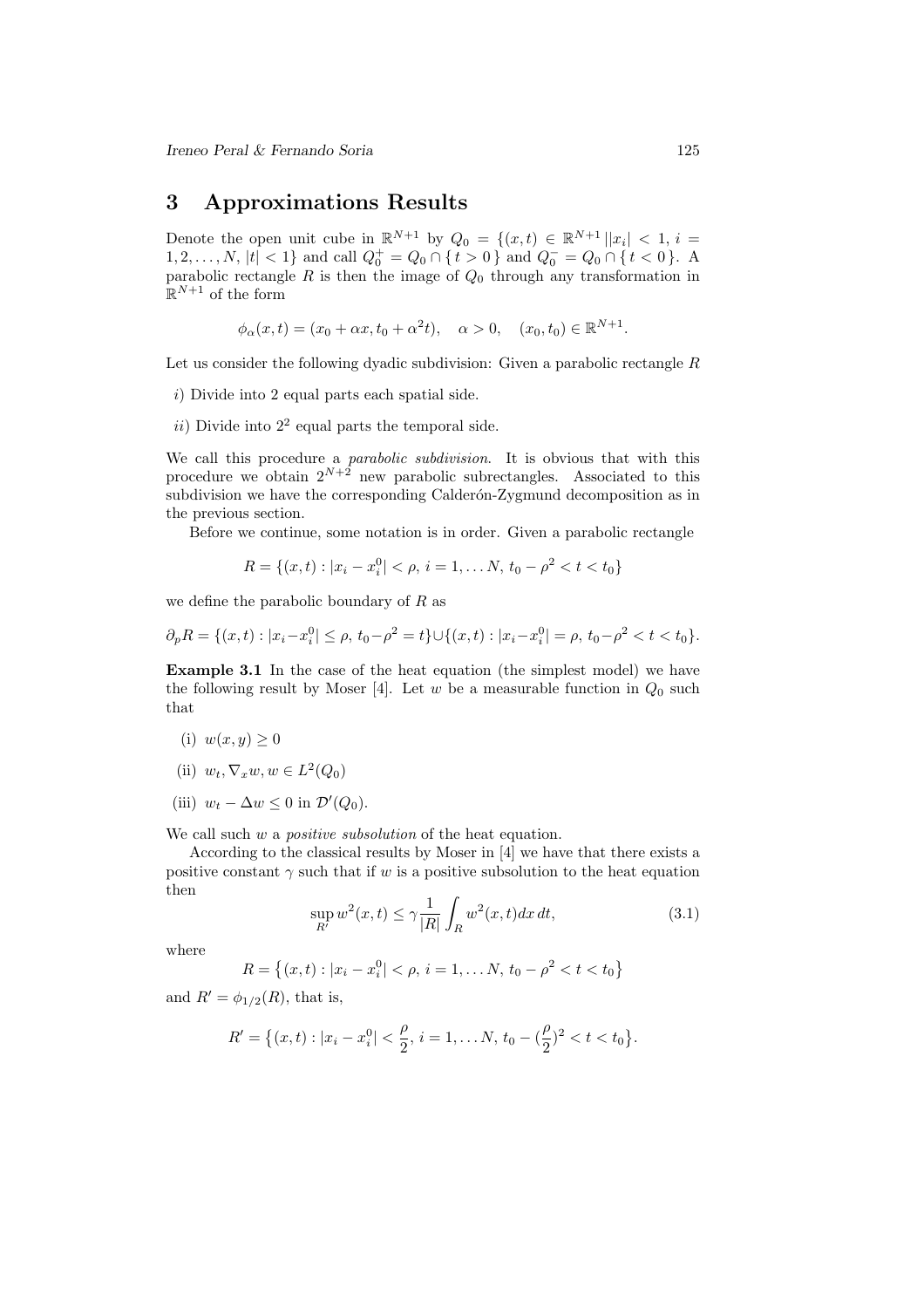We point out that if u is a solution to the heat equation then  $|\nabla_x u|^2$  is also a positive subsolution to the heat equation. Hence, by (2),

$$
\sup_{R'} |\nabla_x u(x,t)|^2 \le \gamma \frac{1}{|R|} \int_R |\nabla_x u(x,t)|^2 dx dt,
$$
\n(3.2)

where  $R$  and  $R'$  are parabolic rectangles related as above.

It is clear that hypothesis  $(H1)$  extends the previous Example.

**Definition 3.2** We say that  $u \in L^2(Q_0)$ , with  $u_t, \nabla_x u \in L^2(Q_0)$ , is a weak solution to the equation

$$
u_t - \operatorname{div}_x(a(x, t, \nabla_x u)) = 0
$$

if we have

$$
\int_{Q_0} u \psi_t dx dt + \int_{Q_0} \langle a(x, t, \nabla_x u) \nabla \psi \rangle dx dt = 0,
$$

for all  $\psi$  in  $\mathcal{W}_0^{1,2}$ , the completion of  $\mathcal{C}_0^{\infty}(\Omega)$  with respect to the  $L^2$ -norm of the function and its gradient.

**Lemma 3.3** Assume that  $(H1), (H2)$  hold. Let u be a weak solution to the equation

$$
u_t - \operatorname{div}_x(A(x, t, \nabla_x u) = 0,\tag{3.3}
$$

such that for R, a parabolic rectangle contained in  $Q_0$ , u satisfies

$$
\frac{1}{|R|}\int_R |\nabla_x u|^2 dx dt \le \mu.
$$

If  $v$  is the solution to the problem

$$
v_t - \operatorname{div}_x(a_0(\nabla v)) = 0, \quad (x, t) \in R
$$

$$
v\big|_{\partial_p R} = u,
$$

then

1. 
$$
\frac{1}{|R|} \int_R |\nabla_x (u - v)|^2 dx dt \le \mu \epsilon^2
$$
  
2. 
$$
\frac{1}{|R|} \int_R |\nabla_x v|^2 dx dt \le \mu (1 + \epsilon)^2
$$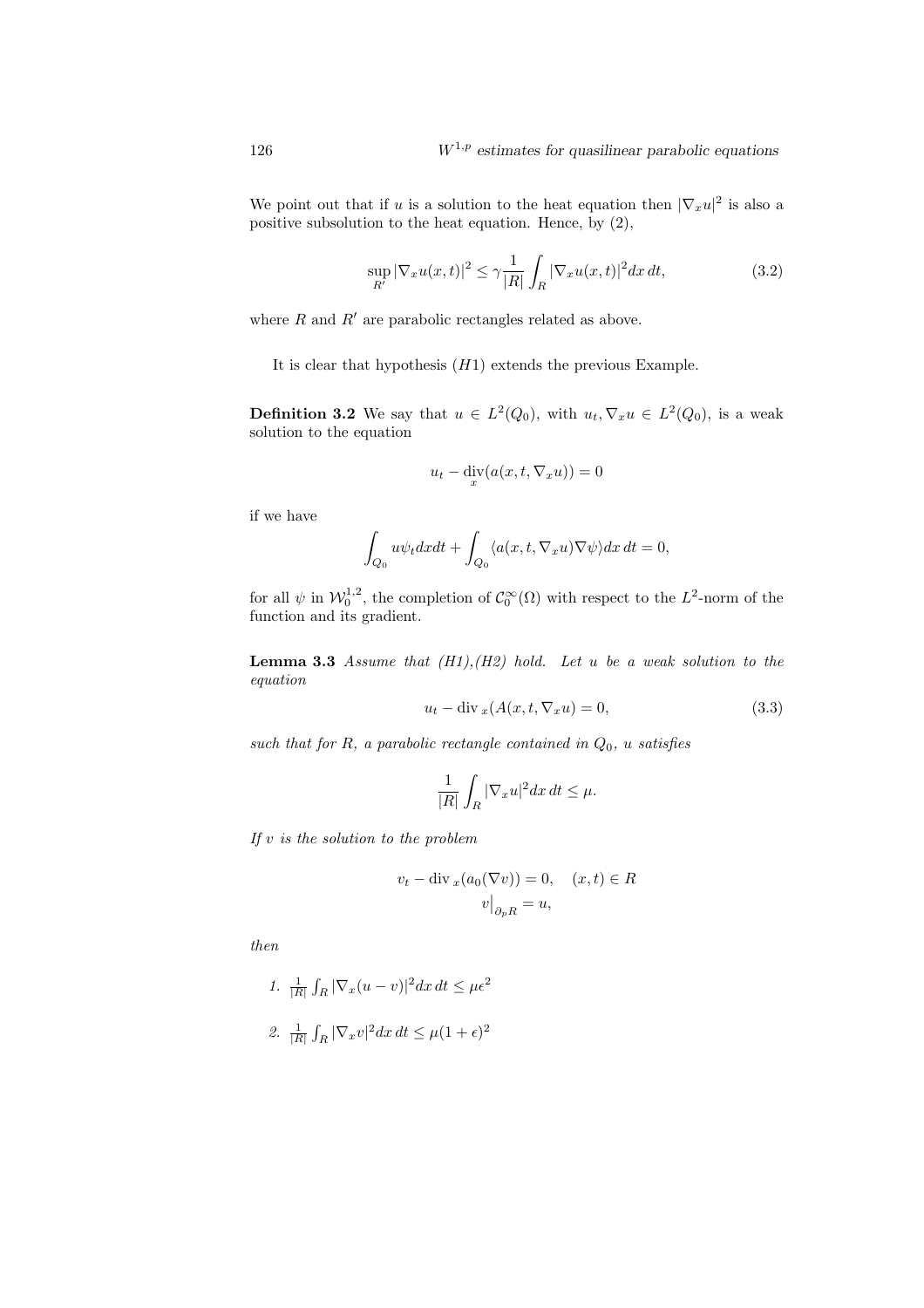**Proof.** Write  $R = Q \times (T_1, T_2)$ . Observe that

$$
\gamma \frac{1}{|R|} \int_{R} |\nabla(u - v)|^2 dx dt
$$
\n
$$
\leq \frac{1}{|R|} \int_{R} \langle a_0(\nabla u) - a_0(\nabla v), \nabla(u - v) \rangle dx dt
$$
\n
$$
\leq \frac{1}{|R|} \int_{Q} |u(x, T_2) - v(x, T_2)|^2 dx
$$
\n
$$
+ \frac{1}{|R|} \int_{R} \langle a_0(\nabla u) - a_0(\nabla v), \nabla(u - v) \rangle dx dt
$$
\n
$$
= \frac{1}{|R|} \int_{R} [(u - v)_t - (\text{div}_x a_0(\nabla u) - \text{div}_x a_0(\nabla v))](u - v) dx dt
$$
\n
$$
= \frac{1}{|R|} \int_{R} (u_t - \text{div}_x a_0(\nabla u))(u - v) dx dt
$$
\n
$$
- \frac{1}{|R|} \int_{R} (v_t - \text{div}_x a_0(\nabla v))(u - v) dx dt
$$
\n
$$
= \frac{1}{|R|} \int_{R} [u_t - \text{div}_x (a(x, t, \nabla_x u)](u - v) dx dt
$$
\n
$$
+ \frac{1}{|R|} \int_{R} \langle \nabla_x (u - v), (a_0(\nabla u) - a(x, t, \nabla_x u)) \rangle dx dt
$$
\n
$$
\leq \epsilon \frac{1}{|R|} (\int_{R} |\nabla_x (u - v)|^2 dx dt)^{1/2} (\int_{R} |\nabla_x u|^2 dx dt)^{1/2},
$$

where we have used for the last inequality that  $u$  is a solution to equation (1.1), condition (H2) and Cauchy-Schwarz inequality. We thus obtain (1). Now (2) is an easy consequence of (1) since, in fact,

$$
\begin{split}\n&\left(\frac{1}{|R|}\int_{R}|\nabla_x v|^2 dx\,dt\right)^{1/2} \\
&= \left(\frac{1}{|R|}\int_{R}|\nabla_x (u+(v-u))|^2 dx\,dt\right)^{1/2} \\
&\leq \left(\frac{1}{|R|}\int_{R}[|\nabla_x u|^2 dx\,dt\right)^{1/2} + \left(\frac{1}{|R|}\int_{R}|\nabla_x (v-u))|^2 dx\,dt\right)^{1/2} \\
&\leq (1+\epsilon)\mu^{1/2}.\n\end{split}
$$

 $\Box$ 

We will now introduce the (dyadic) parabolic maximal operator, defined for  $f \in L^1_{loc}$  by

$$
Mf(x) = \sup_{x \in R} \frac{1}{|R|} \int_{R} |f(y)| dy,
$$

where the supremum is taken over all parabolic rectangles R containing  $x \in$  $\mathbb{R}^{N+1}$ . Taking into account that  $\mathbb{R}^{N+1}$  is a homogeneous space with respect to the seminorm

$$
d(x,t) = \max\{|x_i|, |t|^{1/2}, i = 1, 2...N\},\
$$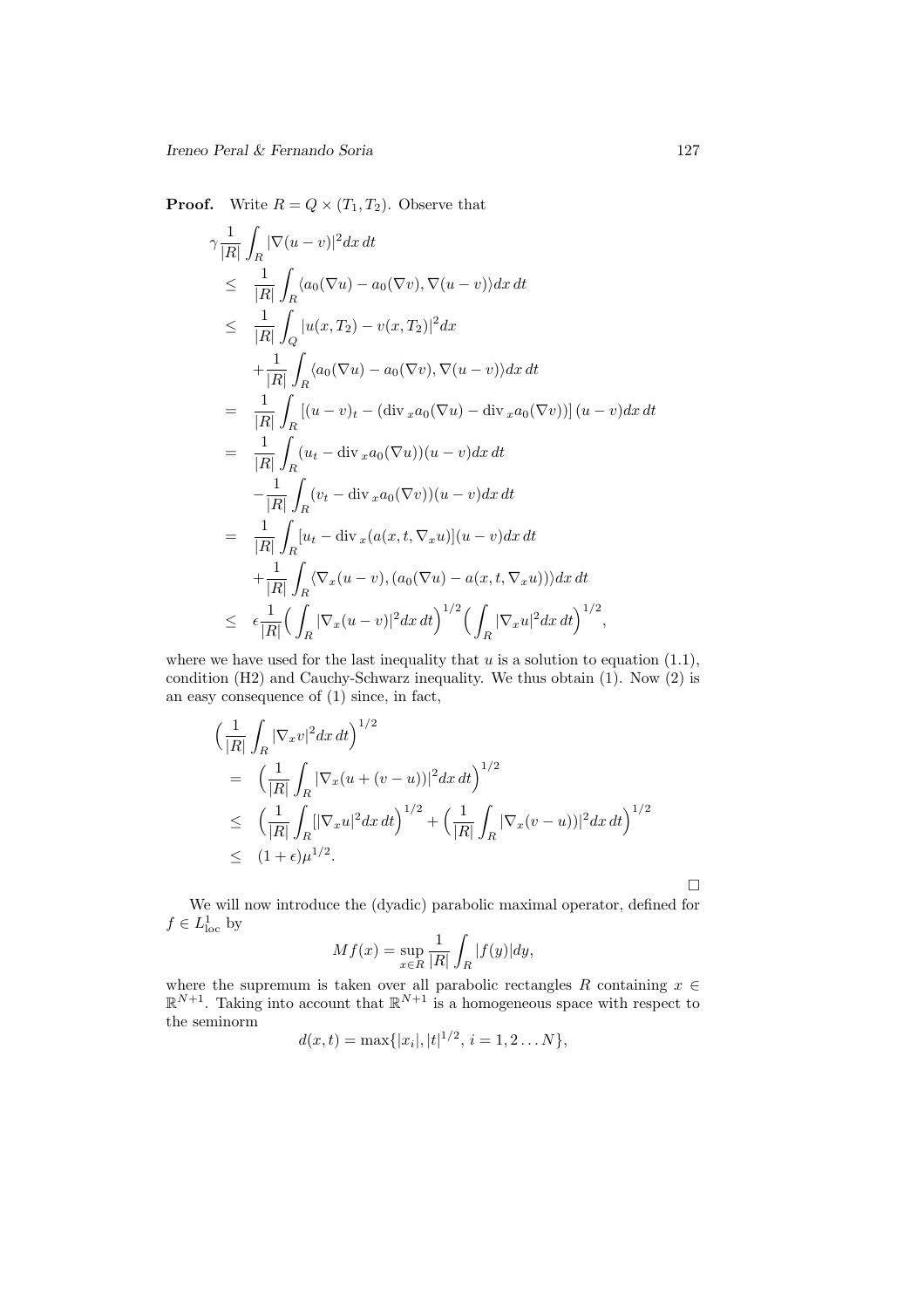more precisely that

$$
|\phi_2(R)| \le 2^{N+2}|R|,
$$

we have that M is of weak type  $(1, 1)$  as a consequence of the usual Besicovich covering lemma. The following result is the main ingredient in Theorem 1.1 below.

Lemma 3.4 Assume that u is a weak solution to

$$
u_t - \operatorname{div}_x(a(x, t, \nabla_x u)) = 0, \text{ in } Q_0.
$$

Then, there exists a constant  $C > 1$  so that for  $0 < \delta < 1$  fixed, one can find  $\epsilon_0 = \epsilon_0(\delta) > 0$  such that if  $(H2)$  holds with  $\epsilon < \epsilon_0$ , for all parabolic rectangle  $R_k$ in the Calderón-Zygmund δ-covering of

$$
\{(x,t) \in \mathbb{R}^{N+1} : M(|\nabla_x u|^2)(x,t) > C\mu\},\
$$

then its predecessor satisfies

$$
\bar{R}_k \subset \{(x,t): M(|\nabla_x u|^2)(x,t) > \mu\}.
$$

In particular, we have

$$
|\{(x,t)\in\mathbb{R}^{N+1}:M(|\nabla_x u|^2)(x,t)>C\mu\}|\leq |\{(x,t):M(|\nabla_x u|^2)(x,t)>\mu\}|.
$$

Proof. The proof is similar to Lemma 3 in [1] and we sketch it here for the sake of completeness. Since we look for a local result, we can assume that a parabolic dilation of  $R_k$  is contained in  $Q_0$ , to be more precise, let us assume, say, that  $Q = \phi_4(R_k) \subset Q_0$ . We argue by contradiction. If  $R_k$  satisfies the hypothesis, namely,

$$
|R_k \cap \{x : M(|\nabla_x u|^2) > C\mu\}| > \delta|R_k|
$$

and  $\bar{R}_k$  does not satisfy the conclusion, there exists  $(x_0, t_0) \in \bar{R}_k$  for which,

$$
\frac{1}{|R|}\int_{R} |\nabla_x u|^2 dx dt \le \mu
$$
, for all parabolic rectangles  $R$  with  $(x_0, t_0) \in R$ .

We solve the problem

$$
v_t - \operatorname{div}_x(a_0(\nabla v)) = 0, \quad (x, t) \in Q_0
$$

$$
v\big|_{\partial_p Q_0} = u.
$$

Then, according to Lemma 3.3 we get:

1. 
$$
\frac{1}{|Q|} \int_Q |\nabla_x v|^2 dx dt \le (1+\epsilon)^2 \mu
$$
  
2. 
$$
\frac{1}{|Q|} \int_Q |\nabla_x (u-v)|^2 dx dt \le \epsilon^2 \mu
$$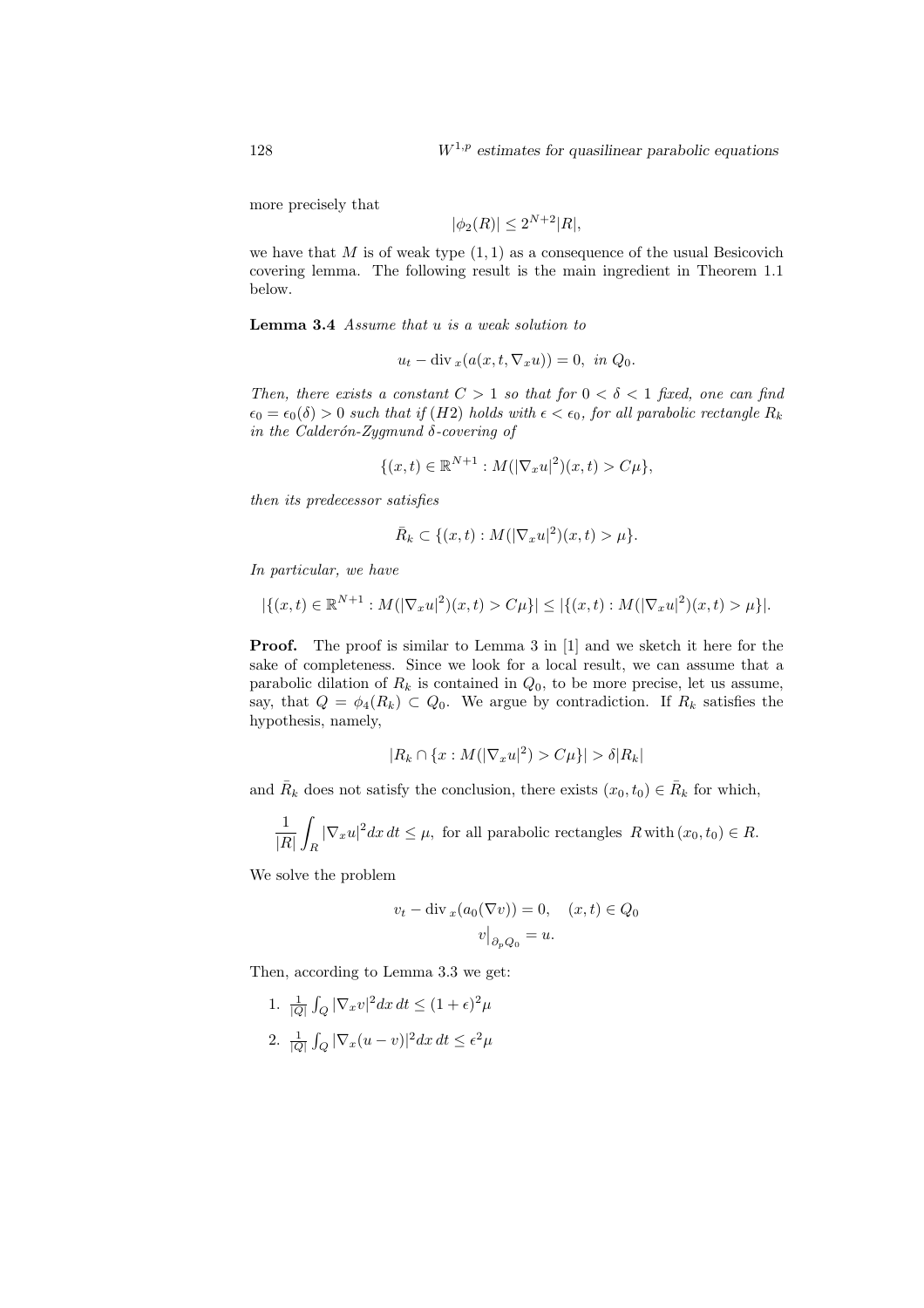Then the restricted maximal operator,

$$
M^{*}(|\nabla_{x} u|^{2})(x,t) = \sup_{x \in R, R \subset \phi_{2}(R_{k})} \frac{1}{|R|} \int_{R} |\nabla_{x} u|^{2} dyds,
$$

satisfies

$$
M(|\nabla_x u|^2)(x,t) \le \max\{M^*(|\nabla_x u|^2)(x,t), 4^{N+2}\mu\}.
$$

Consider  $C = \max\{4^{N+2}, 4(1+\epsilon)^2\}$ . Then

$$
|\{(x,t) \in R_k : M(|\nabla_x u|^2) > C\mu\}|
$$
  
\n
$$
\leq |\{(x,t) \in R_k : M^*(|\nabla_x u|^2) > C\frac{\mu}{2}\}|
$$
  
\n
$$
+ |\{(x,t) \in R_k : M^*(|\nabla_x (u-v)|^2) > C\frac{\mu}{2}\}|
$$
  
\n
$$
\leq |\{(x,t) \in R_k : M^*(|\nabla_x (u-v)|^2) > C\frac{\mu}{2}\}|.
$$

By the  $(1,1)$  weak type estimate for the maximal operator we conclude

$$
\begin{aligned} |\{x \in R_k : M(|\nabla_x u|^2) > C\mu\}| &\leq \quad |\{x \in R_k : M^*(|\nabla_x (u-v)|^2) > C\frac{\mu}{2}\}| \\ &\leq \quad A\frac{2}{C\mu} \int_{R_k} |\nabla_x (u-v)|^2 dx \, dt \\ &\leq \quad A\frac{2}{C\mu} \epsilon^2 |R_k|. \end{aligned}
$$

Taking  $\epsilon > 0$  so that  $A \frac{2}{C\mu} \epsilon^2 < \delta$  we reach a contradiction.

## 4 Proof of the main result

As a consequence of the approximation Lemma 3.3 and the behavior of the level sets of the maximal operator described in Lemma 3.4 we can formulate the following regularity result.

**Theorem 4.1** Assume that (H1) holds. Given  $p > 2$  there exists  $\epsilon_0 > 0$  such that if for some  $0 < \epsilon < \epsilon_0$ , (H2) holds, then any weak solution to

$$
u_t - \operatorname{div}(A(x,t)\nabla_x u) = 0,
$$

satisfies that  $|\nabla_x u| \in L^q_{loc}$ ,  $2 < q < p$ .

**Proof.** For  $s > 0$ , call  $\omega(s) = |\{(x, t) : M(|\nabla_x u|^2(x, t) > s\}|)$ , the distribution function of the maximal operator. Take  $\delta \in (0,1)$  in such a way that  $C^{q/2}\delta < 1$ , where C is as in Lemma 3.4. Now, there exists  $\epsilon_0$ , such that if  $0 < \epsilon < \epsilon_0$  and (H2) holds, then Lemmas 3.4 and 2.3 imply

$$
\omega(C\mu_0) \le \delta \omega(\mu_0).
$$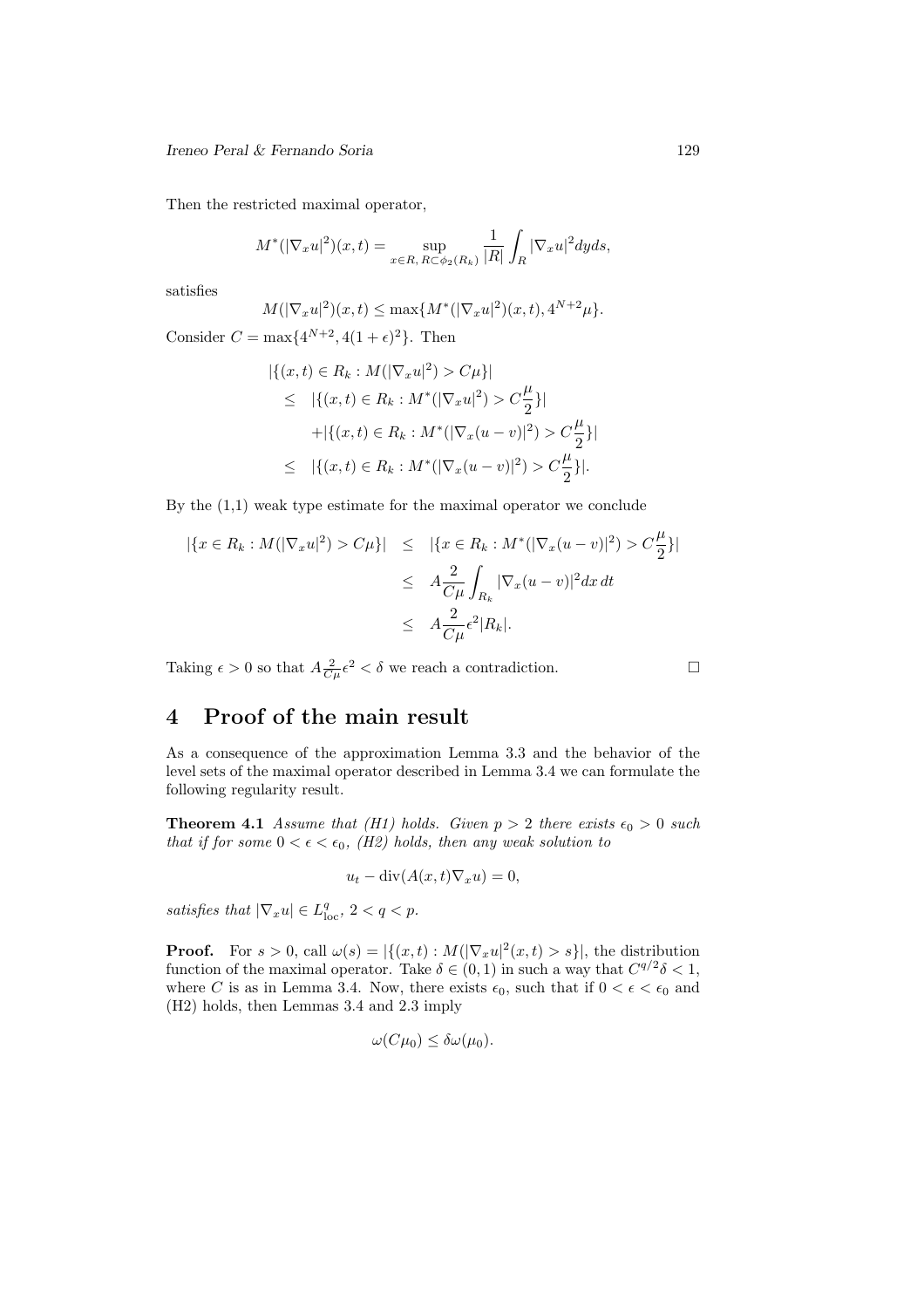Hence by recurrence

$$
\omega(C^k \mu_0) \le \delta^k \omega(\mu_0). \tag{4.1}
$$

Now  $|\nabla_x u|^q \in L^1$  if, in particular,  $M(|\nabla_x u|^2) \in L^{q/2}$ , and this is equivalent to the convergence of the series

$$
\sum_{k=1}^{\infty} C^{k(q/2)} \omega(C^k \mu_0).
$$

But,  $C^{q/2}\delta$  < 1 and from estimate (7) we obtain

$$
\sum_{k=1}^{\infty} C^{k(q/2)} \omega(C^k \mu_0) \leq \sum_{k=1}^{\infty} (C^{q/2} \delta)^k \omega(\mu_0) < \infty
$$

Corollary 4.2 Assume  $A(x, t)$  a  $N \times N$  matrix which is continuous in  $\Omega$  and such that

 $\langle A(x,t)\xi,\xi\rangle \geq \gamma |\xi|^2.$ 

Then if u is a weak solution to

$$
u_t - \operatorname{div}_x(A(x,t)\nabla_x u) = 0,
$$

we have  $u \in W^{1,p}_{loc}$  for all  $1 < p < \infty$ .

**Proof.** As reference equation we take the heat equation. The hypothesis  $(H2)$ is obtained easily by an orthogonal change of variables in  $\mathbb{R}^N$  and our assumptions on the continuity of  $A$ .

By the same method we are able to get estimates for equations that are close to the p-Laplacian. For estimates to  $u_t - \text{div}(|\nabla u|^{p-2}\nabla u)$  see [2].

## References

- [1] L. A. Caffarelli and I. Peral, On  $W^{1,p}$  Estimates for Elliptic Equations in Divergence Form, Comm. Pure App. Math., 51, 1998, 1-21.
- [2] E. Di Benedetto Degenerate Parabolic Equations, Springer-Verlag, 1993
- [3] G. M. Lieberman, Second Order Parabolic Differential Equations. World Scientific, 1996.
- [4] J. Moser, A Harnack inequality for parabolic differential equations, Comm. Pure Appl. Math. 17, 1964, 101–134.
- [5] O. A. Ladyzhenskaya, V.A. Solonnikov, N.N. Ural'tseva, "Linear and Quasilinear Equations of Parabolic Type" Translations of Mathematics Monographs, A.M.S. 1968.